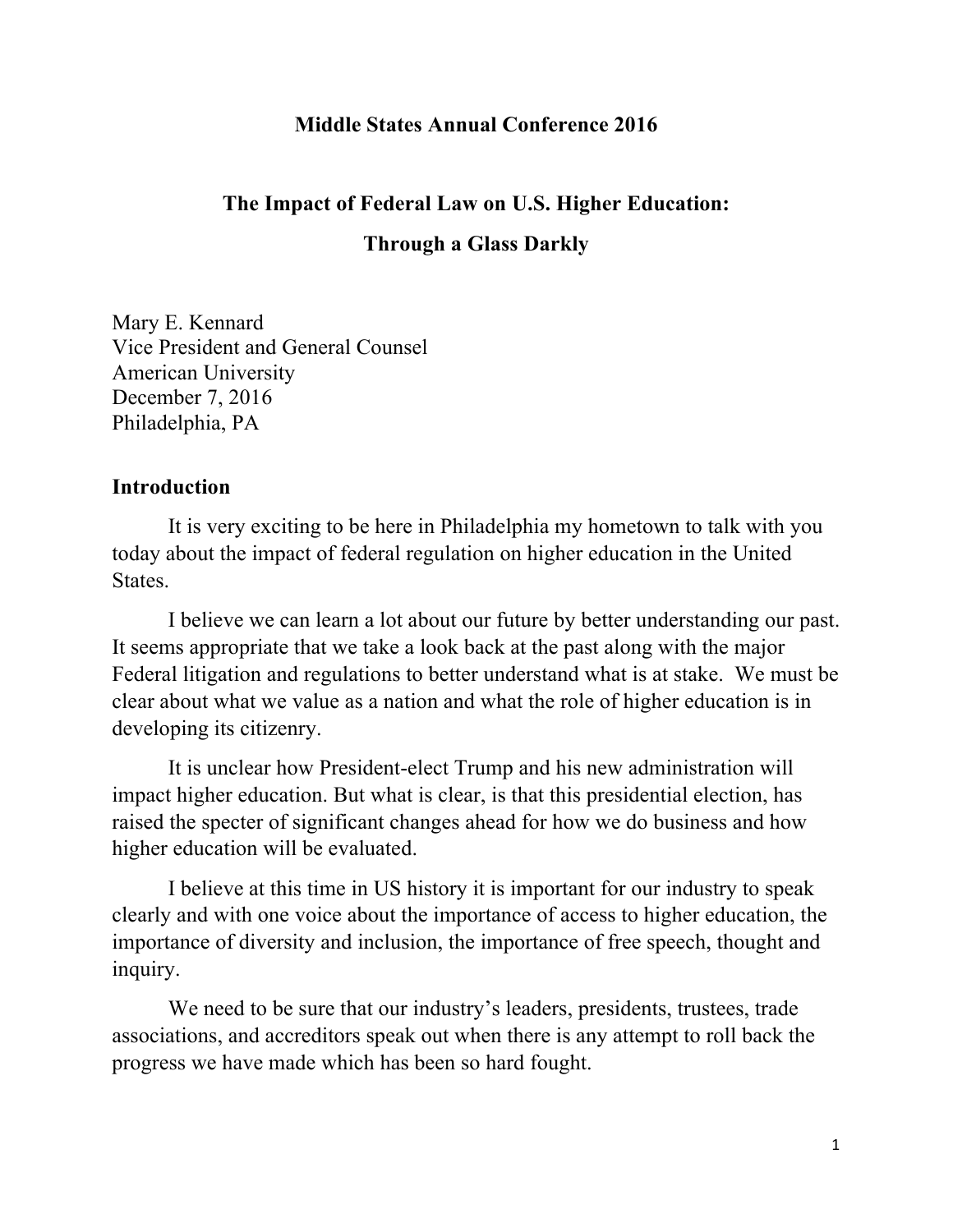I believe we owe it to people like Linda Brown, and Amy Cohen, and Donald Murray to ensure that their courageous acts were not in vain.

This is a time for leaders in higher education to pursue policies, legislation, legal action and regulations that advance the cause of access to higher education and trumpet the value of inclusivity. Our future as a nation depends on innovation and inquiry and we need all the great minds in our country to contribute to this effort. We cannot afford to leave a single child behind.

So, I begin this presentation with a mirror and a quote.

Because at first we only see through a glass darkly…but if we keep at it…keep faith… we do see beyond ourselves and into the face of our better angels.

I believe this is exactly what my favorite lawyer, Abraham Lincoln, meant when he penned those same words in his Gettysburg Address… just up the road from here on November  $19<sup>th</sup>$ , 1863.

And by the way as an aside, just up the street from this hotel at the Union League you can see the podium Lincoln used to deliver that address.

As accreditors and those who serve on accreditation committees, it is imperative that we answer the call to hold colleges and universities accountable for their students' success. It is imperative that we insist that policy makers, boards and presidents stay committed to ensuring that students in America are able to attain the highest quality education, graduate on time, with as little debt as possible and with the skills they need to succeed in the  $21<sup>st</sup>$  century.

Higher education institutions are granted tax-exempt status based on the perceived benefits they return to our society, which contribute to the collective good. We must ensure that every school, whether, public or private, rural or urban, ivy or community college keeps faith with this commitment and meets their obligation to continue to provide opportunities to every member of our society.

Although access to education has been a critical hurtle to overcome, we must now also ensure inclusivity is measured. Student performance is inextricably bound up with inclusivity – merely creating a diverse student body is not enough.

We know that students who feel isolated because of their identity perform poorly. Likewise, we know that students who have been subjected to sexual harassment and assault cannot be expected to be fully engaged and receive the full benefits of their educational experience. We know that minority students are the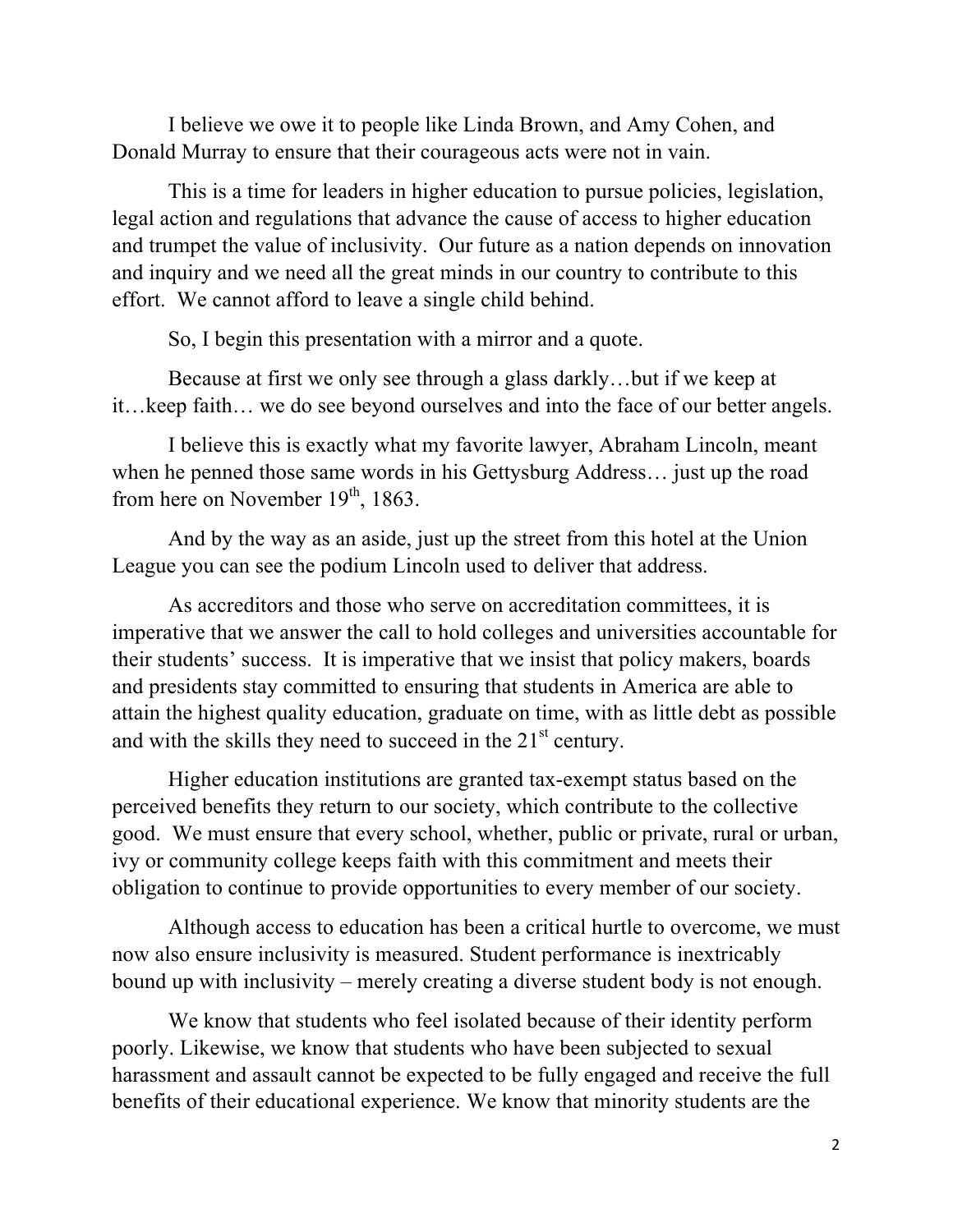victims of unconscious bias both inside and outside of the classroom and that this bias results in poor grade performance and higher dropout rates, which is then followed by crippling student debt, as these degree-less students cannot find jobs which provide sufficient income in order to make their student loan payments.

The black and white baby dolls that were used in Brown v. Board of Education to show the stigma black children feel, is no different than the stigma a sexual assault victim experiences after a date rape. The stigma is no different than the stigma faced by trans-gender students who find the campus unwelcoming and unaccommodating to their basic needs. It is not enough for a school to state that it supports an open, inclusive and diverse campus – colleges and universities must also act in ways that demonstrate their commitment to these principles.

#### **Section 1**

#### **Title IX**

Over the summer, as I watched the thrilling achievements of the US Olympic team particularly the gymnasts, I was struck by the fact that there were so many women serving on the US Olympic Team. I went back to take a look to see what our team looked like this summer. We had 294 women out of the total 558 athletes representing about 52% of the entire team.

# **2016 US Olympic Team**

And you can see the 30 sports in which they competed.

### **1992 and 1972 Olympic Teams**

In 1992, in Barcelona we fielded 190 women or 34.8% of the total team that year. Looking further back to 1972, 84 women or just only 21% of the 400 competitors participated in the Summer Olympics at Munich.

#### **Title IX Described**

I'd say we're making progress. But, what happened between 1972 and 2016? What made the difference? In 1972, the Federal government passed Title IX which prohibits sex discrimination in programs and activities offered by colleges and universities. Title IX is intended to eliminate sex discrimination in ALL programs and activities not just those that receive federal funding and is designed to provide equal opportunity in class, health insurance, facilities,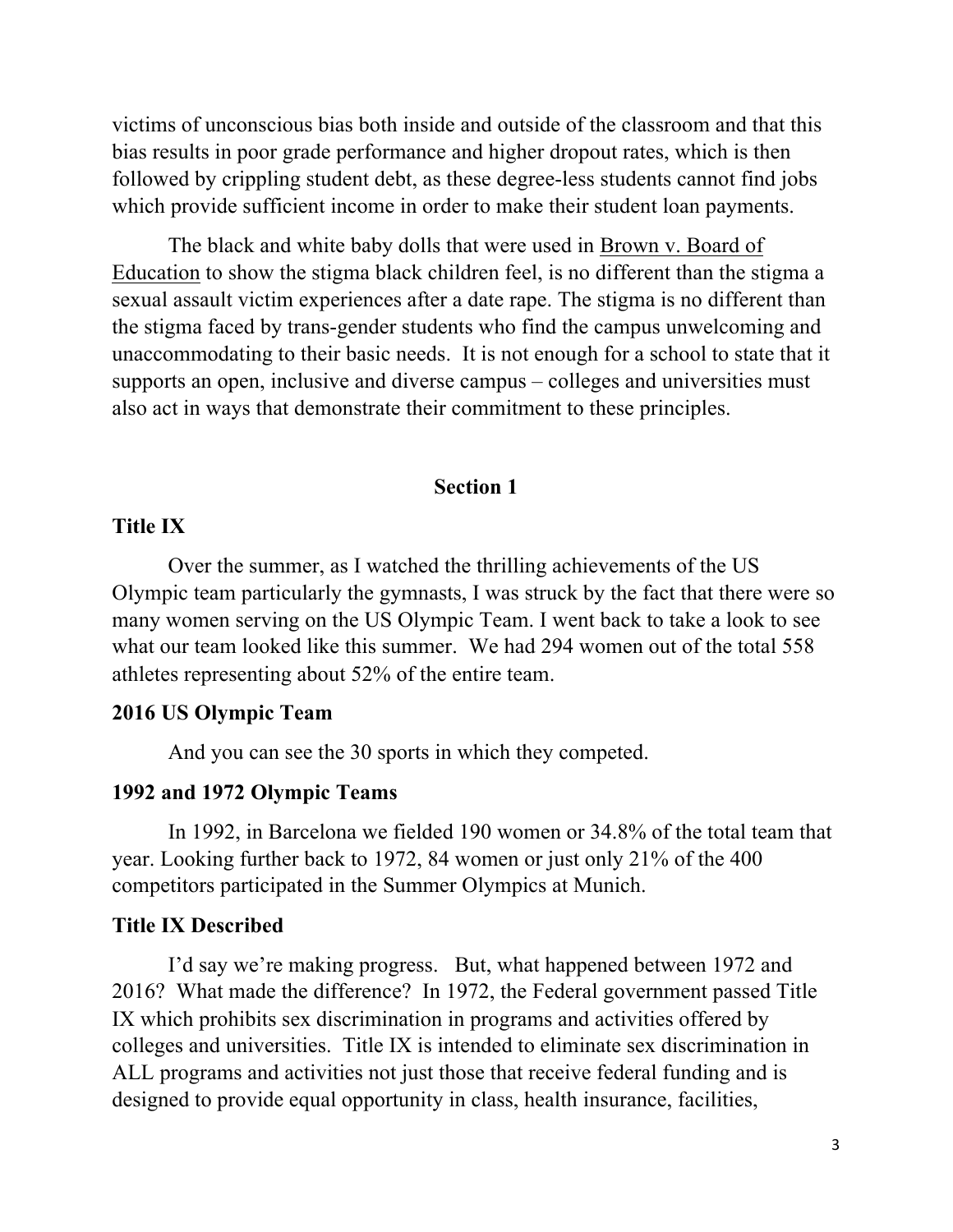academic standards and other aspects of higher education including the right to be safe from assault on campus.

But what really made the difference between 1972 when the act was passed and 2016? The answer is Amy Cohen.

**Amy Cohen** sued Brown University in 1992 and 93 seeking equal opportunities in athletic competitions.

In 1991, Brown University attempted to demote women's gymnastics and volleyball teams from university to donor-funded sports. Amy Brown filed suit claiming the elimination of participation opportunities for female students was a violation of Title IX, in that it did not provide women with equal benefits in athletics.

The trial court agreed and ordered Brown University to come up with a plan that would permit equal participation opportunities for women based on the total percentage of women at the University, and not merely those who tried out for sports.

Amy Cohen's case was a game changer for women's athletics.

Now with more participation opportunities at colleges and universities across the US more scholarship opportunities opened up for young women. This means that more girls are competing in high school for scholarships to colleges. This also means that more young girls in middle school begin to compete in sports so they can get to high school and then to college.

It is my belief that this laid the groundwork that allowed Simone Biles, Aly Reisman and Gabby Douglas to train as gymnasts at such an early age, and resulted in them bring home gold medals in the summer Olympics.

Someone should give Amy Cohen a medal too, don't you think?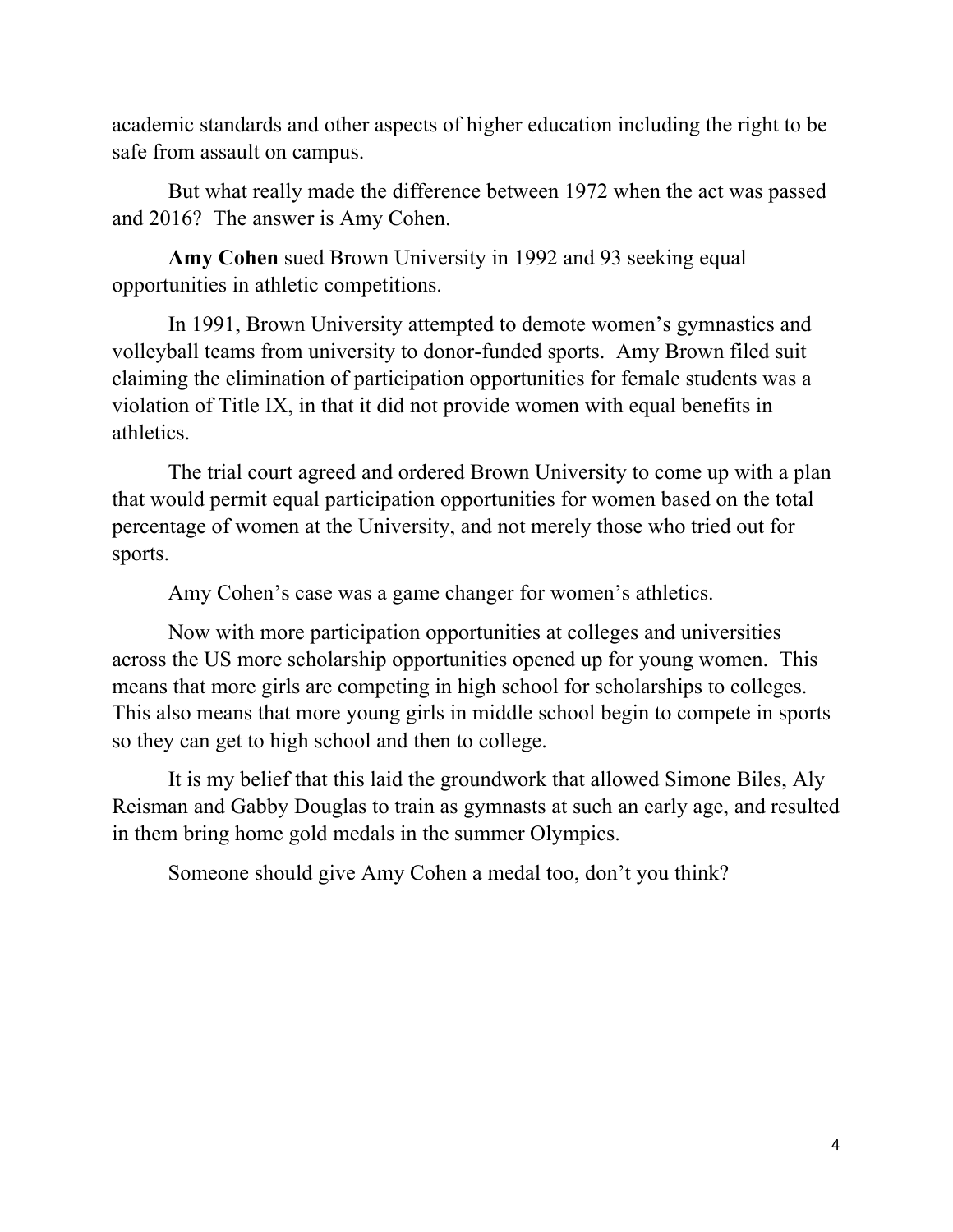# **Section 2**

#### **Access to Education**

As we look forward to a new Supreme Court appointment, I believe it is important to also look back at the Court.

This chart shows significant federal cases that have allowed a variety of groups to attend US higher education institutions. These include Plessy v. Ferguson in 1896, which was later overturned by Brown v. Board of Education in 1954, passage of the 1964 Civil Rights Act, the 1965 Executive Order approving affirmative action and in 1978, Bakke's challenge to affirmative action. Throughout the last 50 years, we have continued to debate both the value of diversity and how to achieve it, without also acknowledging that race matters

Let's turn the clock back to May 1869 and take a look at **Plessy v. Ferguson**.

#### **Plessy**

In June 1892, **Mr. Plessy** purchased a first-class ticket in Louisiana to travel from New Orleans to another part of Louisiana. Plessy was of mixed race and a resident of the State of Louisiana. The conductor ordered him removed from the train car reserve for white passengers. When he refused, he was taken to jail.

The Supreme Court found that the laws of the State of Louisiana which permitted the railroad to separate passengers based solely on race was constitutional and consistent with the equal protection clause of the  $14<sup>th</sup>$ Amendment. From that decision until 1954, separate but equal facilities was the law of the land.

### **Segregated schools**

#### **Murray v. Pearson**

In Maryland in the 1930s, the State, rather than integrate its colleges and universities, would provide scholarships for black students to attend schools in other states. Maryland resident, Donald Murray, received one of those scholarships and used it to attend Amherst College in Massachusetts. After his graduation from Amherst, Murray applied to the University of Maryland's law school. He was denied admission solely on the basis of his race.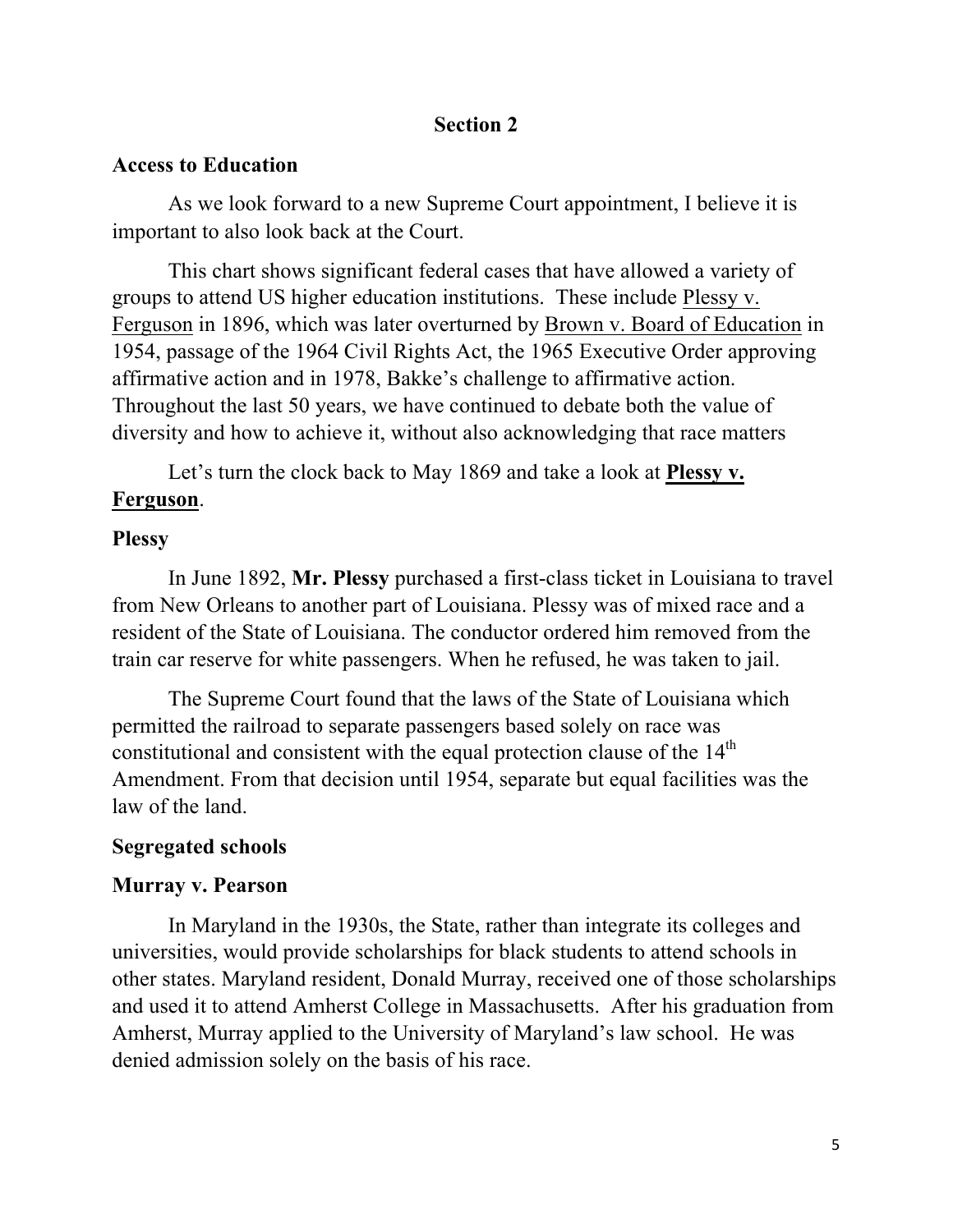Thurgood Marshall, a lifelong Maryland resident, hearing of Murray's case at his church brought the case to his teacher and mentor Charles Hamilton Houston, then dean of Howard University's law school. Houston had been looking for cases that his students could use to bring about some measure of equal opportunity for African-Americans.

Houston, beginning with Murray's case, built a body of cases that would expose the inequality of the separate but equal doctrine. He selected law schools in particular because he believed that the courts would understand the need for equal training of black attorneys and other professionals who would serve the black community.

# **Marshall and Houston**

In 1936, Thurgood Marshall under the direction of Charles Hamilton Houston argued the case of **Murray v. Pearson**. Marshall argued that the State of Maryland had failed to provide equal education for Donald Murray and that as a citizen of the State and a lifelong taxpayer in Baltimore, he was entitled to attend Maryland's only state law school. The court agreed and ordered the University of Maryland to admit Murray into its law school.

Marshall and Houston had successfully put the first nail in the coffin of Separate but Equal.

# **Sweatt v. Painter**

In addition to serving as Howard University's Dean, Houston also became the first attorney for the NAACP Legal Defense Fund. In 1950, the NAACP brought a case by Herman Sweatt against the University of Texas seeking admission to its all-white law school. But rather than integrate the University of Texas, the State of Texas decided to build a new law school exclusively for black students that they said would be equivalent to the white law school of University of Texas at Austin.

Houston and the NAACP were able to show that the new black law school could never be "substantially equivalent" to the University of Texas Law School. The court agreed that Herman Sweatt was entitled to attend the University of Texas Law School based on the protections of the equal protection clause.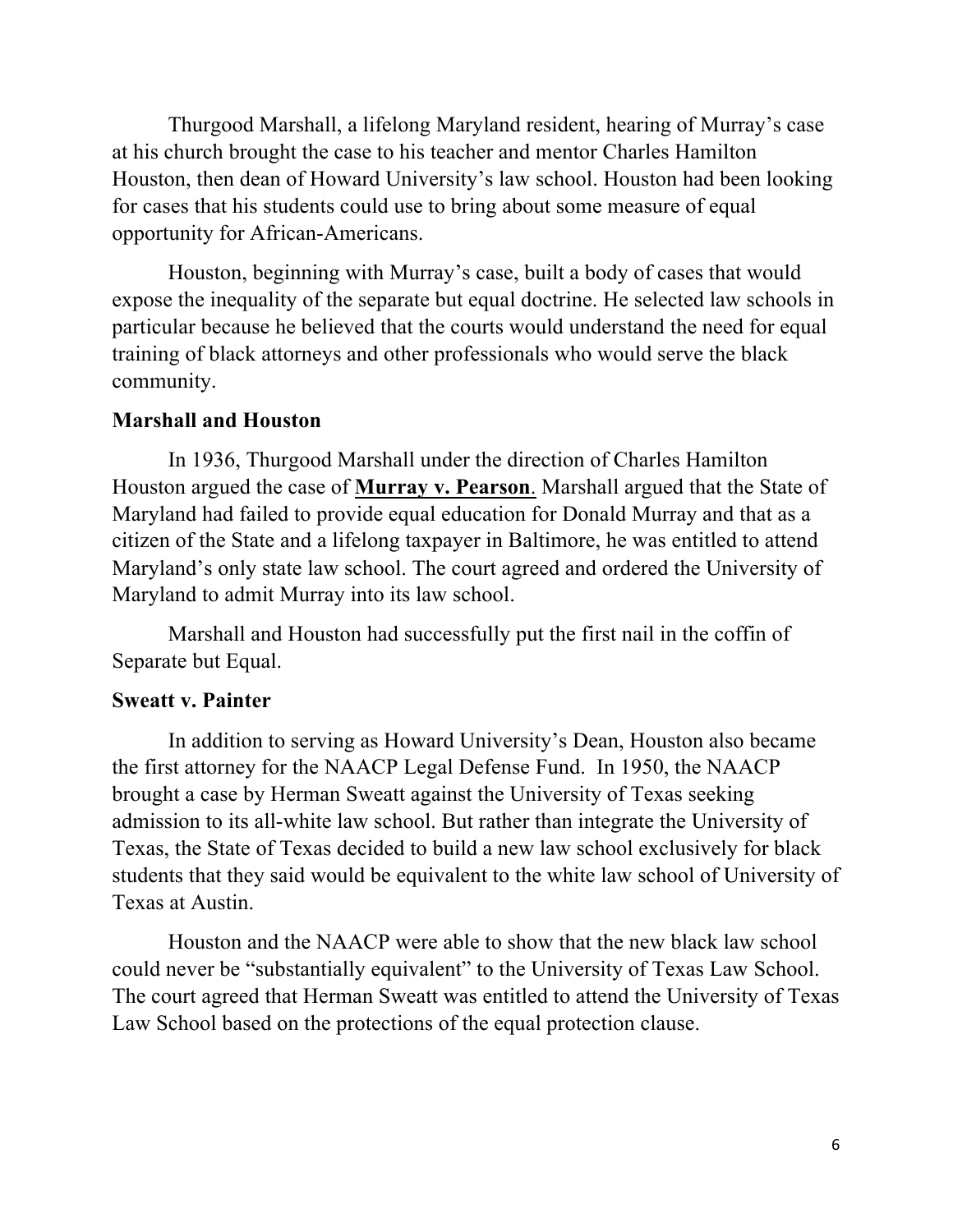# **McLaurin v. University of Oklahoma**

Similarly, **George McLaurin** brought a case in Oklahoma in 1948 against the University of Oklahoma seeking admissions to a master's degree program in education. The Court agreed and required the University of Oklahoma to admit Mr. McLaurin. However, rather than integrate, the University constructed a separate facility for McLaurin to attend school. This included separate cafeteria, separate desks and library, as well as separate dormitory space.

In 1938, **Lloyd Gaines** brought a claim against the University of Missouri Law School which denied him admission solely on the basis of race. The Supreme Court ultimately ordered the State of Missouri to build a separate law school exclusively for African-Americans.

Charles Houston, by then the General Counsel of the NAACP, successfully designed a set of cases, primarily law school admissions cases, to test the boundaries of the equal protection clause and to establish that separate but equal facilities in education were inherently unequal.

Houston's cases continued to open the doors for women, and other minorities to access higher education into the 1970s and beyond.

But Houston was also interested in the inequality within the public schools. Houston's mother, a local school teacher in Washington DC, had never been paid a salary equivalent to her white counterparts. Houston was building a body of case law that would ultimately require EQUAL education, EQUAL access, and EQUAL pay. The fight for equal pay for equal work for women still goes on today.

### **Marshall at the Supreme Court**

Over the course of time, Houston collected a number of cases through the NAACP culminating in 6 cases later known as **Brown v. Board of Education**. Unfortunately, Houston suffered a heart attack before trial and Thurgood Marshall was asked to step in. The central question in Brown was whether the doctrine in Plessy of separate but equal should continue to be applied in public education. Secondary to the case was the issue of whether students could be segregated solely based on race.

The Supreme Court held in Brown that "separate but equal had no place in education" and that segregation was a violation of the Equal Protection Clause of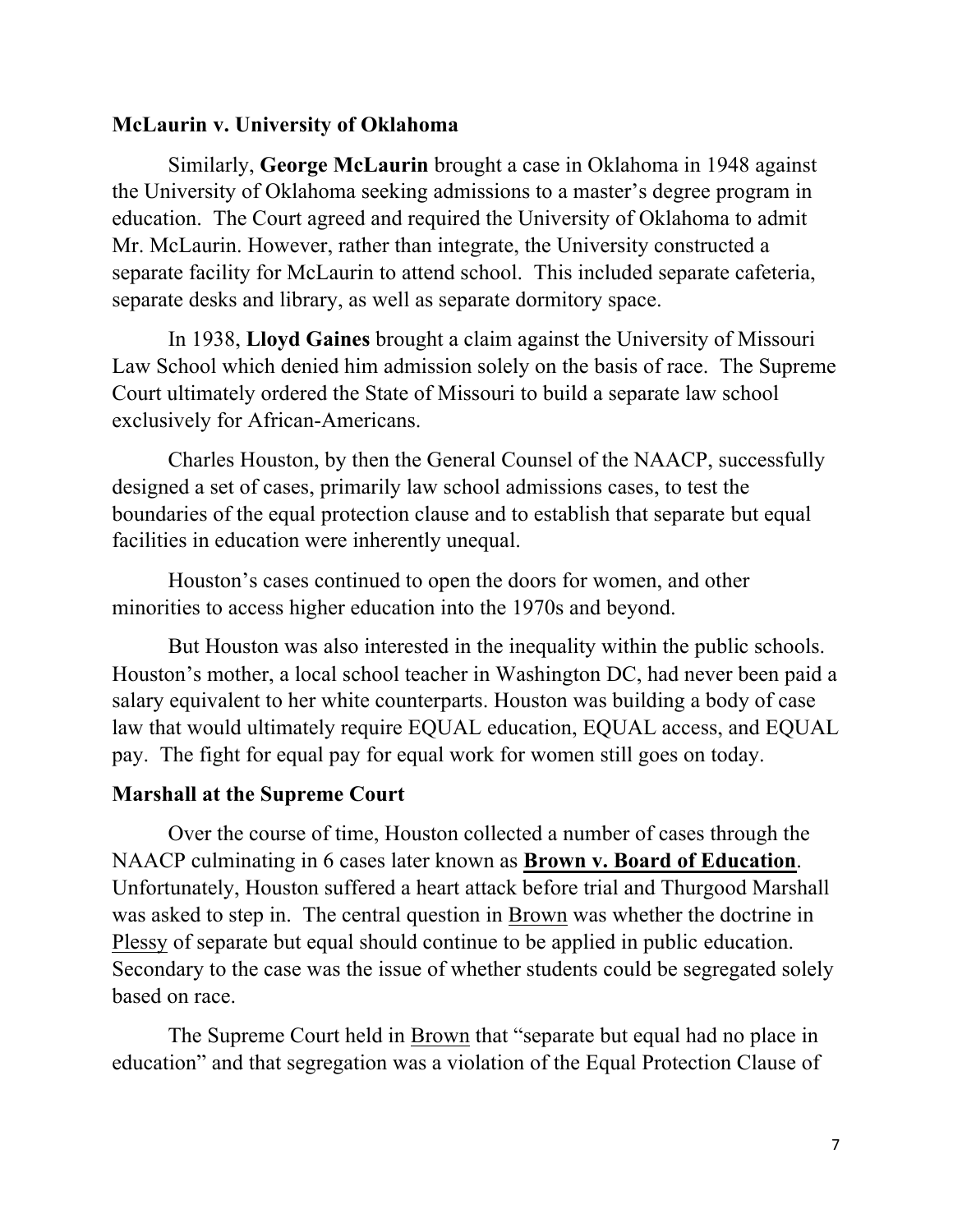the  $14<sup>th</sup>$  Amendment. In so finding, the court ordered desegregation of public schools "with all deliberate speed".

Using the testimony of young children who were asked about their feelings for black-and-white dolls, the court agreed that separating students by race generated feelings of inferiority and lack of self-worth in the community which affected their hearts and minds in ways that were unable to be undone.

# **Linda Brown**

This is a picture of **Linda Brown** for whom Brown v. Board of Education is named. I think she looks mighty determined in that photograph.

# **A Prayer in Baltimore**

Newspapers of the day in Baltimore and later across the country echoed the sentiment that times were changing and that access to education for all people regardless of race or difference should be a right of every American.

# **All Deliberate Speed**

# **JFK Quote**

Perhaps **John F. Kennedy** said it best when he gave his commencement address in 1963 at American University.

"If we cannot end now our differences, at least we can help make the world safe for diversity. For in the final analysis, our most basic common link is that we all inhabit this small planet. We all breathe the same air. We all cherish our children's future. And we are all mortal."

After the assassination of JFK in 1963, Lyndon Johnson pushed hard for the adoption of the **Civil Rights Act** and finally in July 1964 the Act was passed.

# **Civil Rights Act**

# **LBJ in Cotulla, Texas**

Johnson began his life as a school teacher in Cotulla, Texas. He once stated that he had seen the "poverty in the eyes of the Mexican children" he taught and was compelled as President to do something to fight poverty, illiteracy and ignorance.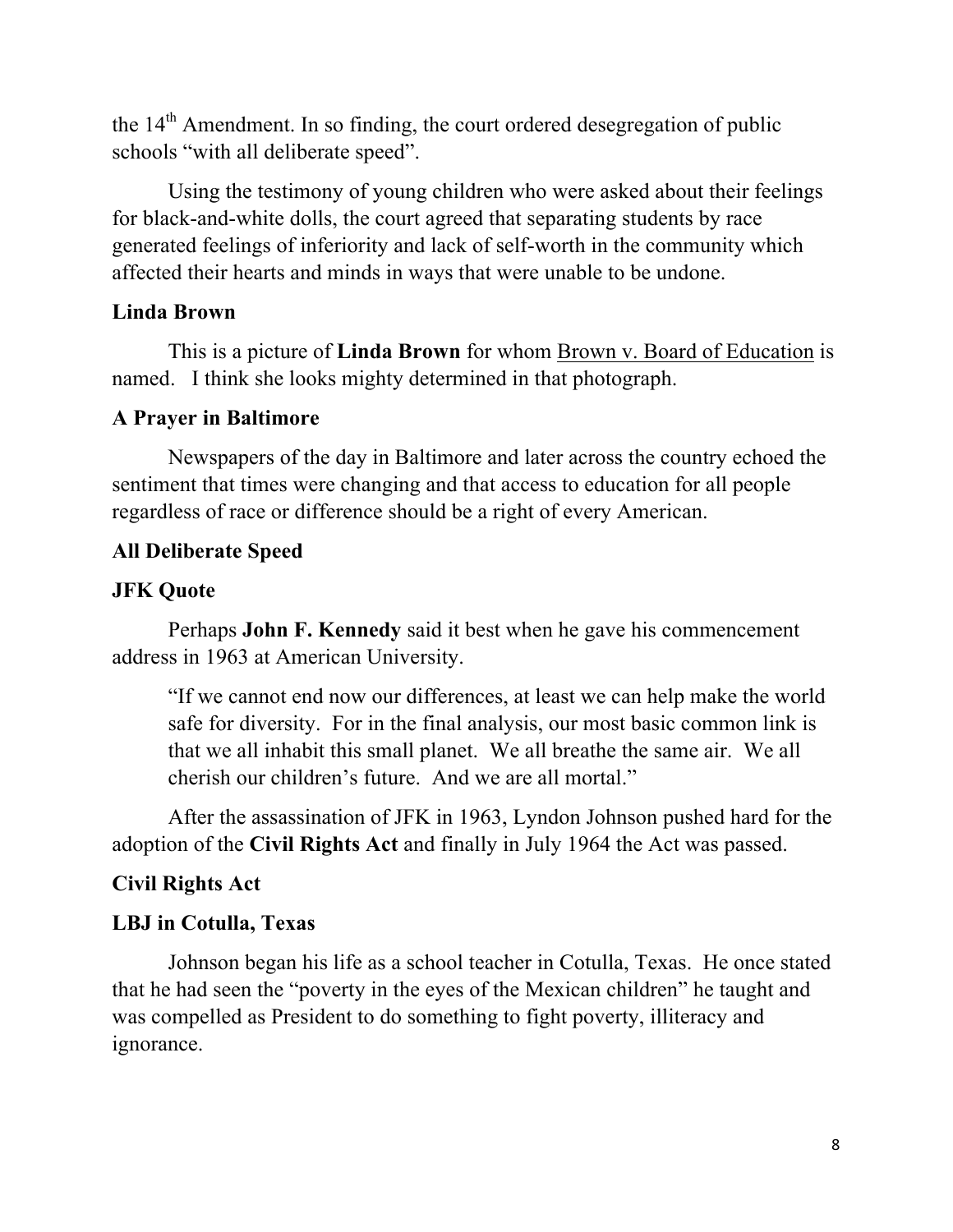Johnson's **Great Society** began with the Civil Rights Act but you'll see that between 1964 and 1968, he enacted a massive amount of legislation most of which we take for granted today.

#### **Executive Order 11246**

In 1965, he issued **Executive Order 11246** which created affirmative action.

In the aftermath of World War II and integration of the Armed Forces by Pres. Dwight D. Eisenhower, minority soldiers returning home found that they had less rights as citizens. Using the G.I. Bill, many were able to attend colleges and universities. including my father who attended Wilberforce University in Ohio.

By 1965, Pres. Johnson sought to implement a plan to counteract the last vestiges of discrimination held over since the Civil War. This new federal regulation required contractors, and ultimately colleges and universities, to design affirmative plans to ensure the full participation of minority citizens in the United States.

# **Bakke and Podberesky**

In the late 1960s and early 1970s, colleges and universities used a variety of affirmative action plans to provide admission to minority students, as well as the admission of women for gender balance. In 1976, **Alan Bakke** brought a case against the University of California seeking to reverse the denial of his admission to the UC-Davis School of Medicine.

The University of California had an affirmative action program in place at the time of Bakke's denial. Bakke challenged the admissions program as discriminating against white applicants in order to reserve a specific number of seats for black students.

In Bakke, the primary opinion of the Supreme Court case was written by Justice Louis Powell but there was a total of 6 different opinions written by the 9 justices in that case. Powell wrote in his opinion that diversity in the classroom was in fact a compelling governmental interest of the state, and that affirmative action was permissible. However, the Court found that the UC Davis program went too far by assigning a prescribed number of seats specifically for minority students. Bakke was admitted to the medical school.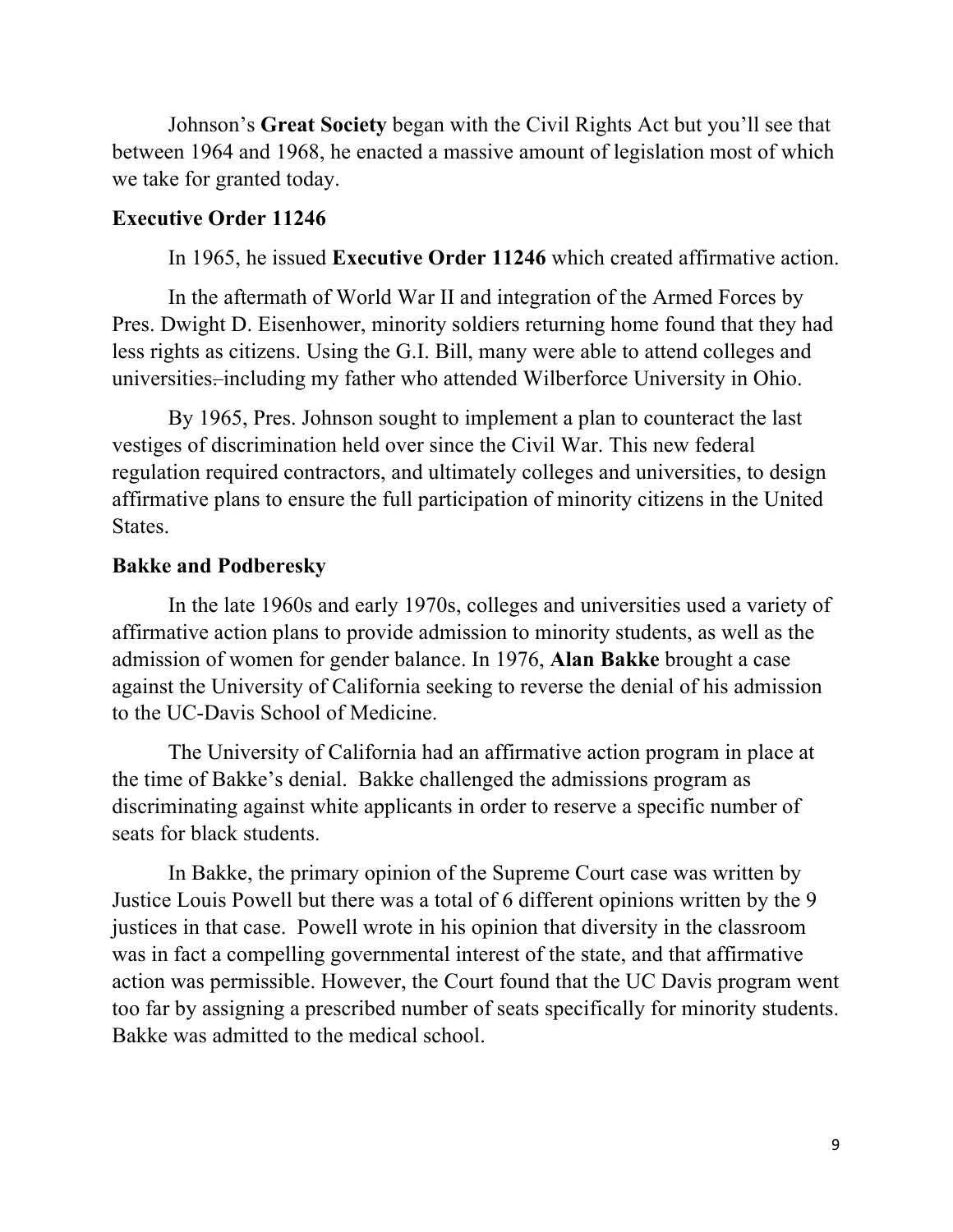Although the Bakke case narrowed the application of affirmative action plans in higher education admissions, it for the first time, articulated the value of diversity in US higher education.

In 1994, the University of Maryland offered merit scholarships to African-American students at College Park. A Hispanic student, Daniel Podberesky, who had a superior grade point average**,** was denied the opportunity to compete for one of those merit-based scholarships because he was not African-American. Podberesky filed suit against the University alleging that the scholarship program violated the Equal Protection Clause. Citing the need to provide for the *present* effects of *past* discrimination, the University of Maryland argued that the scholarship program was sufficiently narrowly tailored to achieve its objectives.

The District Court agreed with the University of Maryland. The inequities and indignity of past discrimination at the University of Maryland were undeniable. However, the use of race as a repairational device was highly suspect and strict standards of review are required to justify the practice. Consequently, on appeal, the Fourth Circuit reversed and remanded judgment in favor of Podberesky and invalidated the race-based targeted scholarship program at Maryland. The Court held that the University had violated the Equal Protection Clause by maintaining a scholarship program solely for African-American students and that the scholarship program was not "narrowly tailored" to remedy the present effects of past discrimination.

As I stated previously, it is not enough for a school to create programs which it hopes will meet its goals of creating an open, inclusive and diverse campus – colleges and universities must also verify whether those programs are effective in achieving those goals.

The next challenge to affirmative action came in Texas. In Hopwood, white students denied admission to the University of Texas Law school at Austin challenged the affirmative action admissions program which had been implemented after the Bakke decision.

This reverse discrimination case challenged the University's use of race as one factor in the development of a diverse student body. Again, like in Maryland, the University of Texas argued that its poor reputation in the black community as well as the present effects of past discrimination lingered in Texas since the 1950 case of Herman Sweatt. The Fifth Circuit disagreed and issued a ruling which barred all use of racial preferences in university admissions in the states under that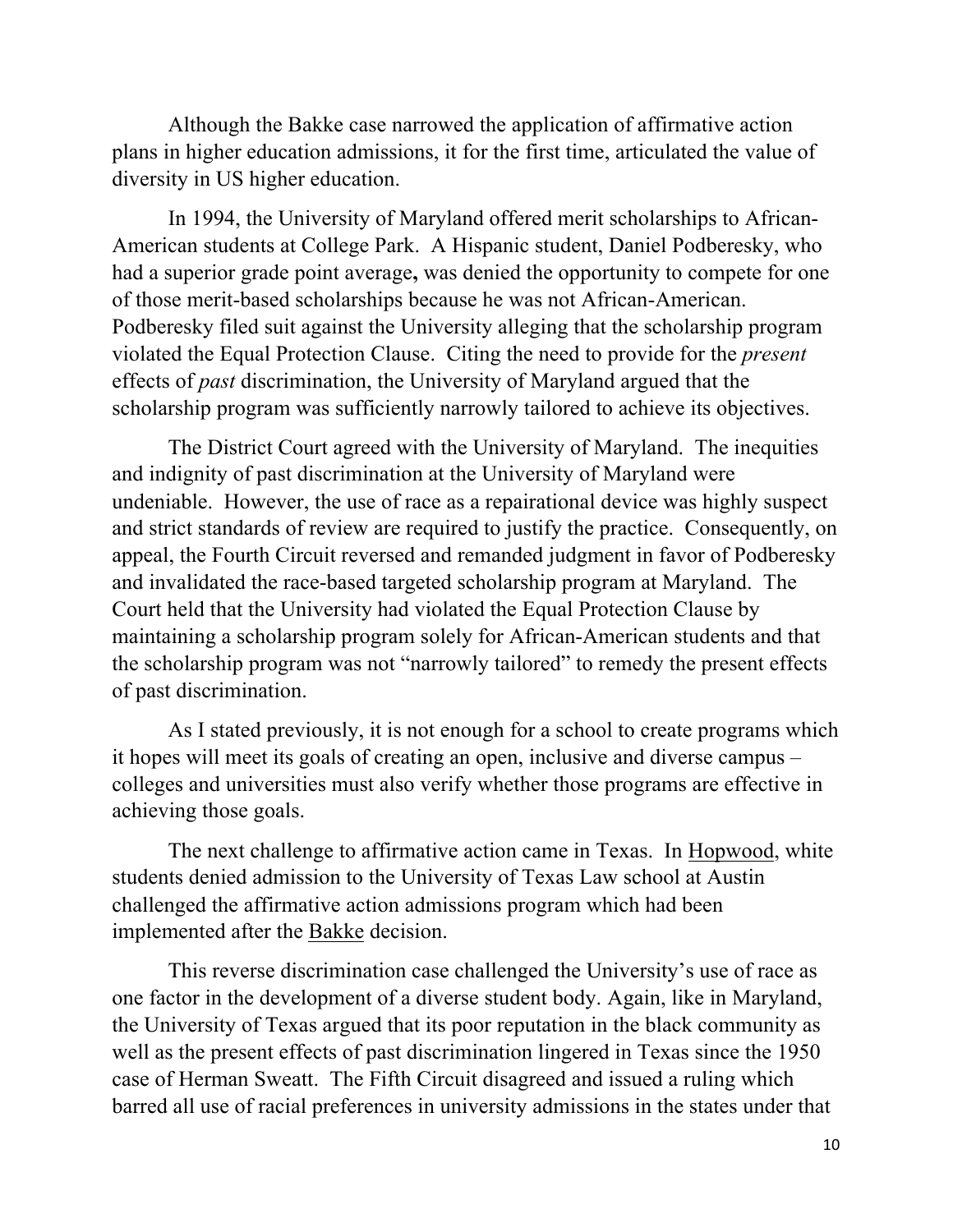court's jurisdiction. The Supreme Court in 1996 declined certiorari and the case never reached full consideration by the Supreme Court.

# **Hopwood aftermath**

After the initial ruling in Hopwood, the Texas legislature developed the Top Ten Percent Rule to increase diversity at state universities. The program offered automatic admission to all Texas high school students who finish in the top ten percent of their graduating class would to be guaranteed admission to the public university system in Texas. Texas' goal was to increase the number of minority students and foster a diverse student body at its public institutions of higher education without violating the Constitution.

# **Grutter and Gratz**

In 2004, two cases emanating from the University of Michigan were decided by the Supreme Court. Not since Bakke in 1978 had the Supreme Court been asked to decide the merits of affirmative action programs in higher education. The Grutter case involved the denial of admission to the University of Michigan's Law School. In the law school admissions process, the law school applied a holistic review of the candidate's qualifications including race as one factor. Justice Sandra Day O'Connor writing the opinion for the Court, endorsed the position rendered by Powell in Bakke that "diversity in higher education is substantially important and a laudable educational benefit".

O'Connor stated that in addition to the educational value of diversity espoused by Justice Powell, diversity in higher education plays a critical role in cultivating leaders in this country. And ensures the "effective participation by members of all racial and ethnic groups in the civic life of our nation [and] is essential if the dream of one nation, indivisible, is to be realized."

In contrast, the admissions process for the rest of the University of Michigan used a more complicated formula which the court found in Gratz could not withstand strict scrutiny review because race had been given more than a plus factor in the admissions process.

# **Fisher**

The Center for Civil Rights, a nonprofit public interest law firm dedicated to the defense of individual liberties and against aggressive federal regulation which they believe impinge on constitutional rights, provided support to Abigail Fisher in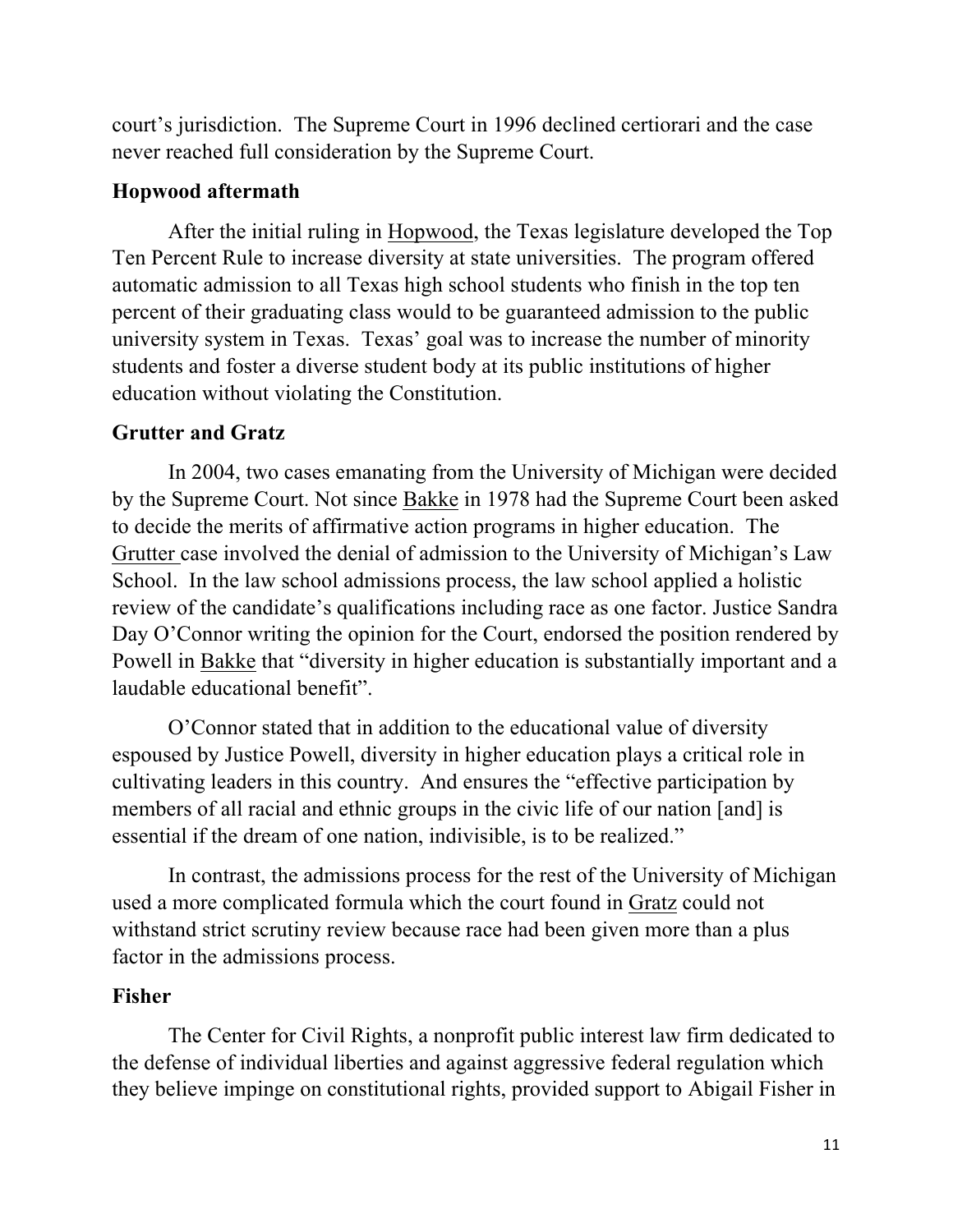her 2013 lawsuit alleging discrimination in admissions by the University of Texas. Fisher sought to overturn the decisions in Grutter and Bakke.

After Hopwood, Texas began using its Top Ten Percent Rule to ensure the admission of minority students throughout the University of Texas system. But in applying the Top Ten Percent Rule, the University found too many minority students were enrolling in particular fields of study and in other degree programs there was a paucity of minority students. In order to spread out the minority students throughout the academic curriculum, the University of Texas attempted to limit admission of certain students into programs undersubscribed by minorities. Fisher sought admission to one of the programs where the University was seeking to enroll more minority students. She was denied admission to the program. The Supreme Court remanded the case back to the lower court requesting that it apply the standard of strict scrutiny in reviewing its admissions program.

In 2015, the Supreme Court heard the second challenge by Abigail Fisher to the University of Texas admissions policy. Justice Kennedy joined by Ginsburg, Sotomayor and Breyer wrote the opinion in Fisher II. The Court found that the University of Texas using the combined Top Ten Percent Rule and holistic admissions policies had successfully and narrowly tailored its admissions program to ensure diversity in the class in the narrowest way possible. But the court cautioned the University to regularly evaluate its data to ensure that its admissions programs are sufficiently narrowly tailored and race neutral.

#### **Section 3**

#### **First Amendment**

The First Amendment of the United States Constitution reads "Congress shall make no law respecting an establishment of religion, or prohibiting the free exercise thereof; or abridging the freedom of speech, or of the press; or the right of the people peaceably to assemble, and to petition the government for redress of grievances."

Below is a copy of the original text of the First Amendment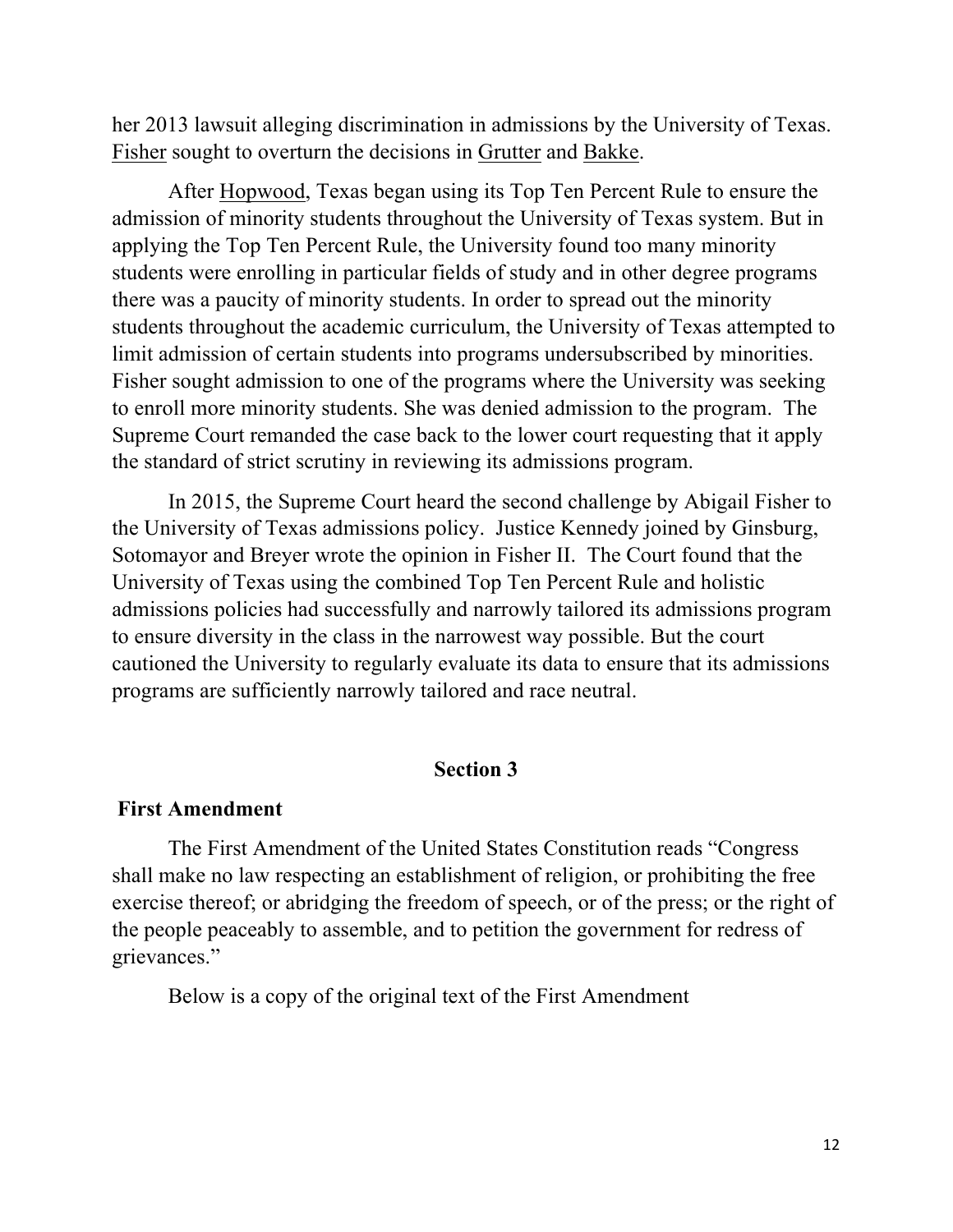### **Tinker and TPM**

In December of 1965, in a plan to show support for a proposed truce in the Vietnam War, students in the Des Moines public school system decided to wear black armbands throughout the holiday season and to fast between December  $16<sup>th</sup>$ and New Year's Eve. On December 16<sup>th</sup>, Mary Beth Tinker along with other members of her class were sent home from school for wearing black armbands.

In a 7-2 decision by the United States Supreme Court in Tinker v. Des Moines, the Court held that students do not lose their First Amendment right to freedom of speech when they cross the threshold of school property. In order for a school to prevail in curtailing speech, the institution must show that the prohibited conduct or speech would "materially and substantially interfere with the operations of the school".

Freedom of Speech, however, does allow for restrictions on the time, place and manner (TPM) of an individual's expression. TPM restrictions may be imposed where the words are obscene, fighting words, pornography or reasonably calculated to incite violence.

# **Symbolic Speech**

Whether students will be permitted to burn flags on our campuses as an act of symbolic speech, is anyone's guess. But if President-Elect Trump's tweets are to be believe, even that free speech right may be short lived. As leaders, we must be vigilant.

### **Section 4**

### **Immigration**

Suffice to say that even our countries immigration laws are subject to change, and many students are fearful, that without sanctuary, they may find the dream of a college education taken away.

### **Dream Act**

Dreamers may find that their opportunities are limited by oppressive immigration policies that punish them for being born in the wrong place.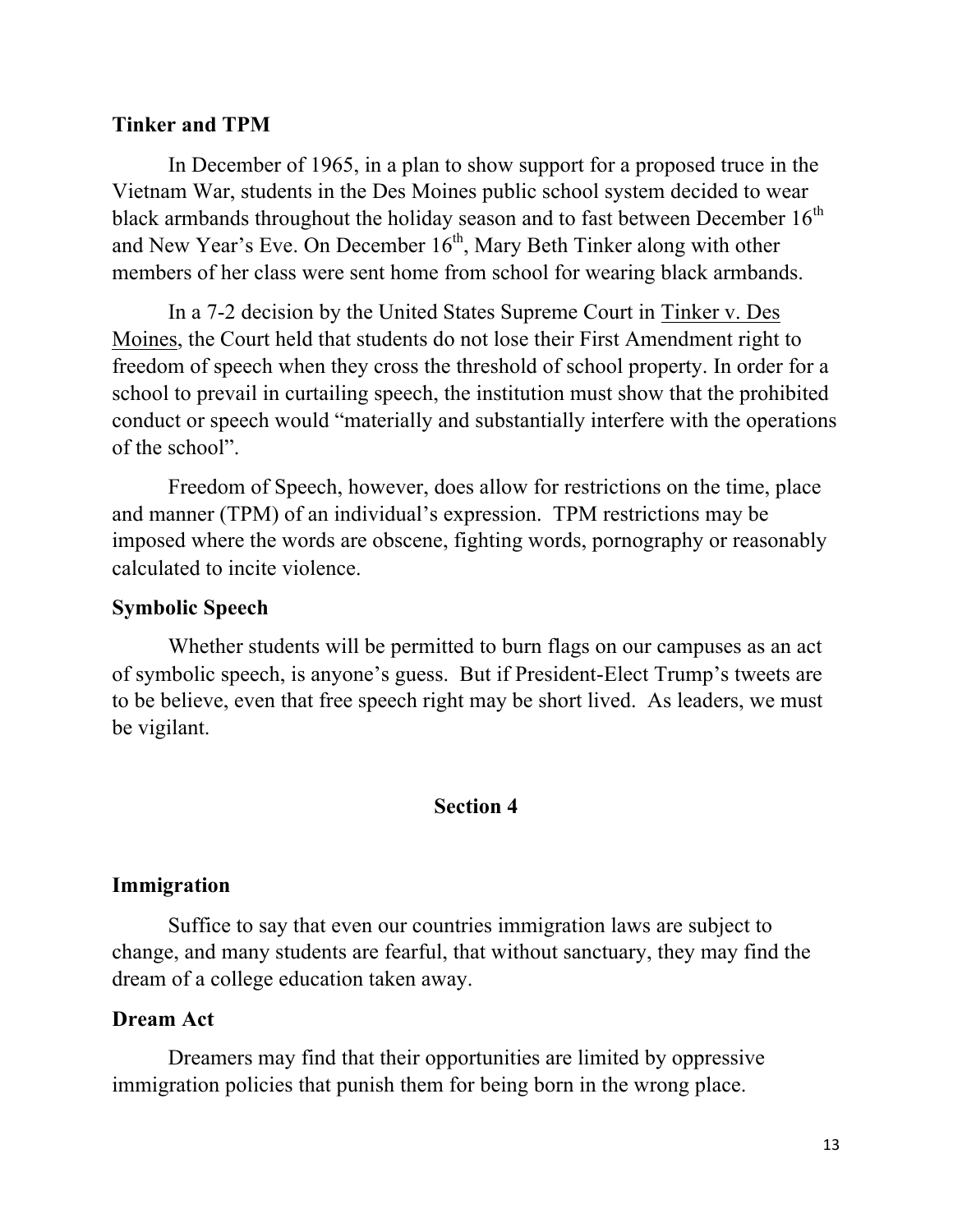#### **Campus Security and laws affecting students**

Other laws which we now assume protect and support our campuses may come under review. While these laws do impose some administrative and financial challenges, remember, that like Title IX, it may take 30 or 40 years before we see the gains which result from providing safe and secure campuses so that both women and men may seek a college education free from fear of sexual assault.

# **Federal Workplace Laws**

The federal employment laws which we presume to be chiseled into the stone of our ivy-covered walls, may not be available if our leaders in higher education fail to stand up and make their voices count like Houston, and Marshall, and Johnson and Kennedy. The commitment of higher education to create opportunities for all, to respect diverse ideas and to create a community which fosters inclusivity carries over and onward as these students enter the workforce.

### **Conclusion**

After reviewing this line of cases and the federal laws that have enacted changes within higher education, our progress towards equality and diversity is more like a double helix. In the aftermath of the Civil War, there was limited opportunity for education. But, as the US economy grew and the middle-class expanded, the importance of education grew alongside. Citizens went off to WWI and returned seeking a better life and looked to higher education as a means to achieve that goal.

With the integration of the military in WWII, the GI Bill and legal decisions such as *Brown* created greater opportunities for African Americans to challenge society for their right to seek equal access to an equal education.

As the Vietnam War came to a close, President Johnson saw the role of education as a tool to lift people of all types out of poverty. Affirmative Action Plans further widened the door for women and minorities of all types to come to campus.

I believe that our future as a nation depends on the continuation of this commitment to diversity, inclusivity, innovation, imagination and inquiry. We cannot afford to leave a single child behind. Without great leaders and courageous people, those doors may again close for Dreamers, for LGBTQ students, for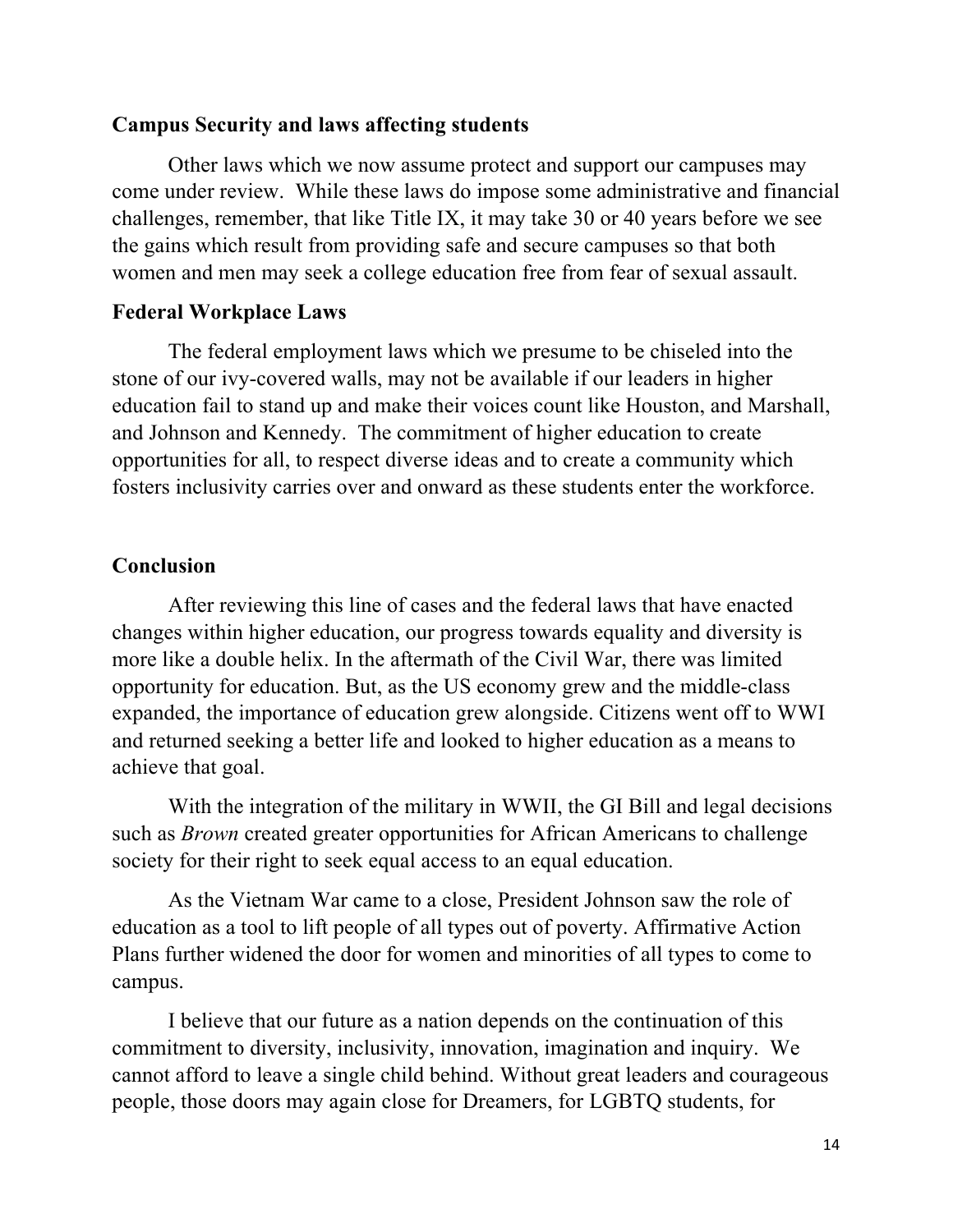minorities, for young women, and, yes, even the flag burners, who all play a critical role in the growth and advancement of this nation.

We must remain vigilant and honor those who have seen the future though that glass darkly.

How then can we ensure the quality of education and excellence of the student experience? Because quality is more than the number of faculty, the size of the endowment, the number of bullets in the strategic plan, or books in the library.

Are we doing enough to ensure not only institutional quality but institution equality. And are we doing enough not only to accommodate innovation and academic inquiry but also accommodation of racial, ethnic, gender and cultural difference?

I title this presentation "through a glass darkly" because in some ways it reminds me of a mirror, if we look back at our history perhaps we will be better prepared to face our future.

I'd like to thank the Catholic University of America Office of General Counsel and NACUA as well as a number of others who have contributed to this presentation.

# **I'll take your questions.**

Thank you.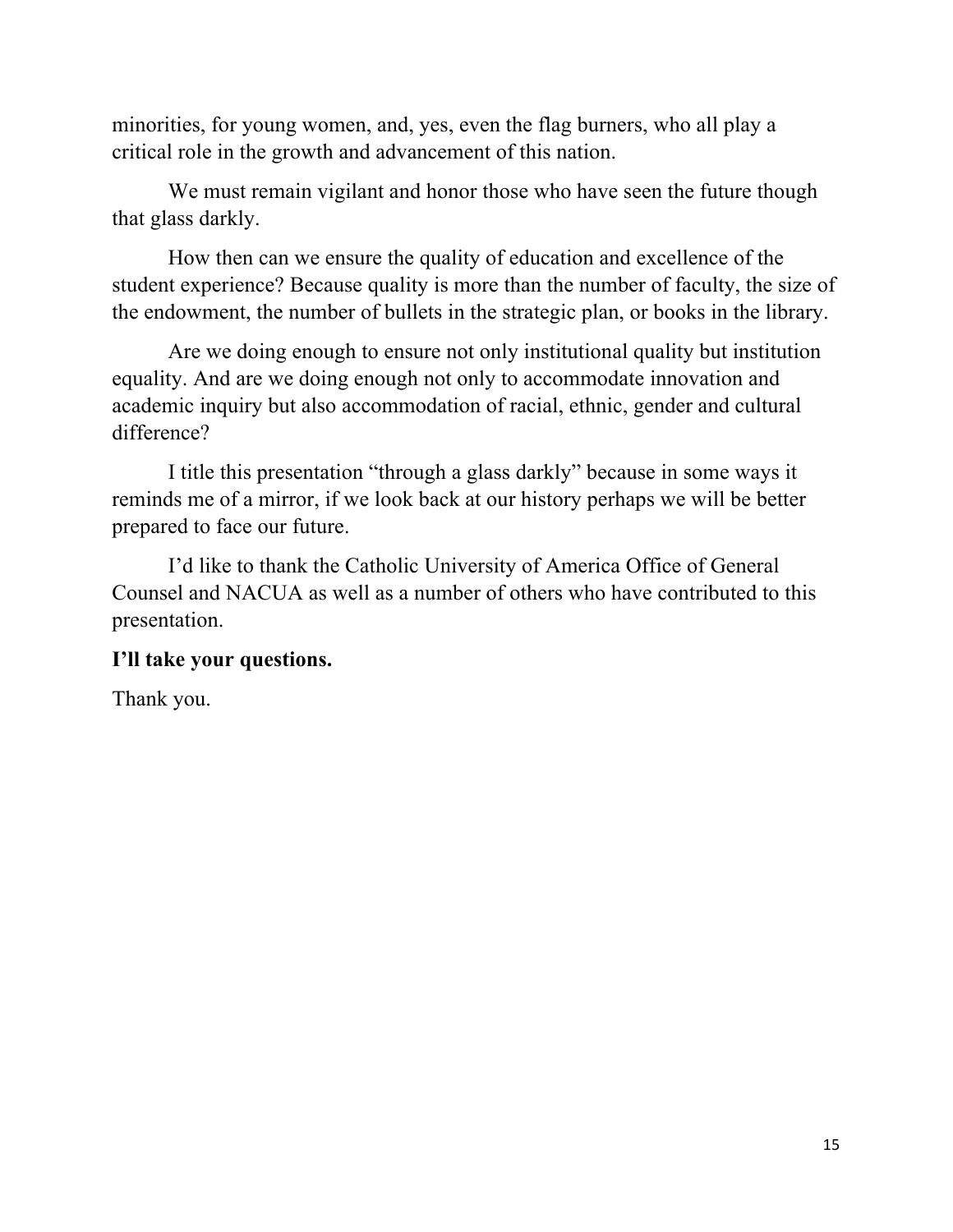# **Additional Resources and Credits**

### **Additional Resources:**

#### **Office of General Counsel of the Catholic University of America**

http://counsel.cua.edu/default.cfm

National Association of College & University Attorneys

http://nacua.org/

Kent M. Weeks, College Legal Information, Inc.

http://collegelegal.com/legal-manuals

# **Court Cases**

Plessy v. Ferguson (1896) 163 U.S. 537

Pearson v. Murray (1936) 169 Md. 478

Brown v. Board of Education (1954) 347 U.S. 483

Tinker v. Des Moines (1969) 89 S.Ct. 733

Regents of the University of California v. Bakke (1978) 98 S.Ct. 2733

Podberesky v. Kirwan (1994) 38 F.3d 147

Hopwood v. Texas (2000) 236 F.3d 256

Gratz v. Bollinger (2003) 123 S.Ct. 2411

Grutter v. Bollinger (2003) 125 S.Ct. 2325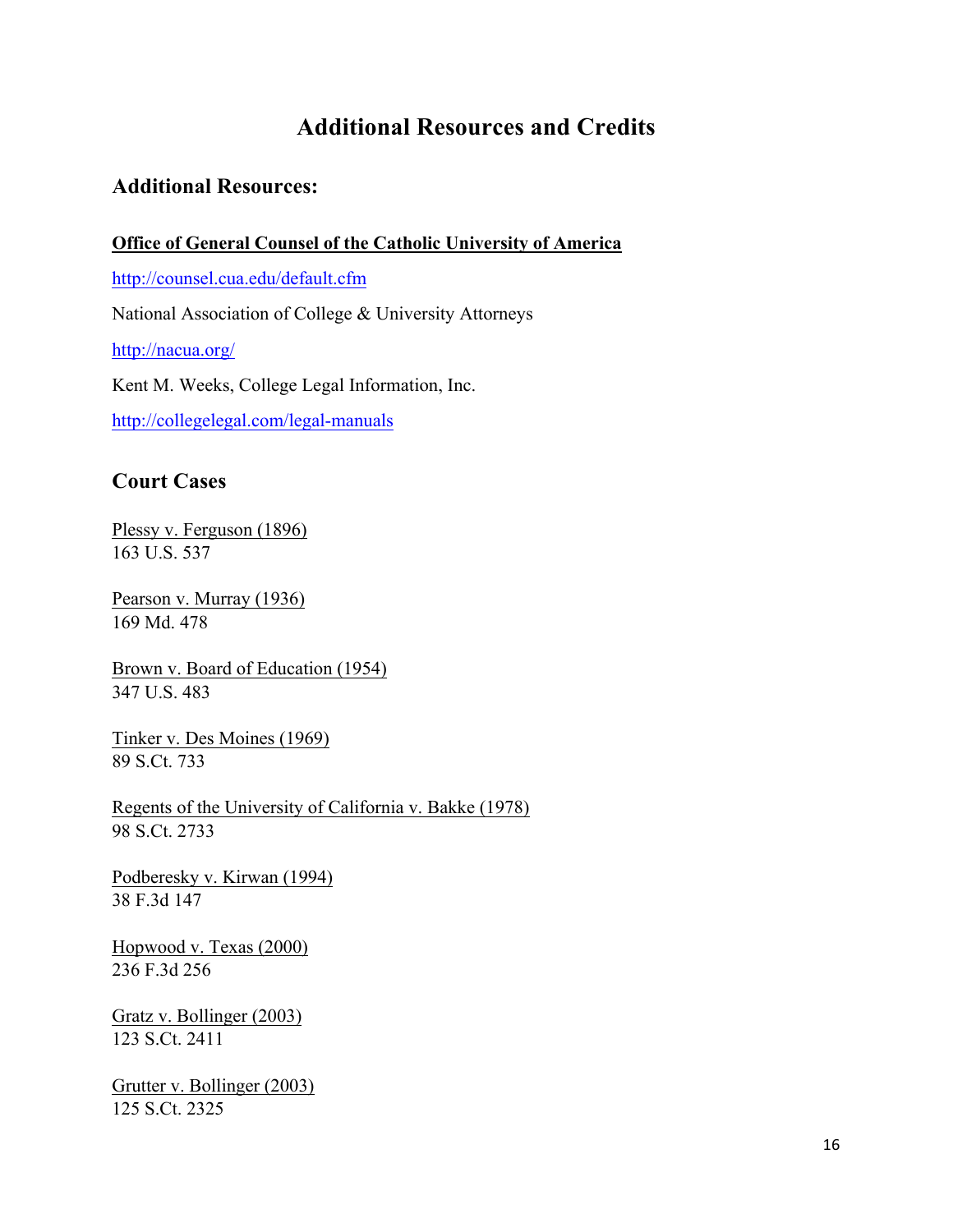Fisher v. University of Texas at Austin (Fisher I) (2013) 133 S.Ct. 2411

Fisher v. University of Texas at Austin (Fisher II) (2016) 136 S.Ct. 2198

### **Acts of Congress and Executive Orders**

Civil Rights Act of 1963

#### **Great Society Legislation**

Economic Opportunity Act Pub.L. 88-120

Tax Reduction Act Pub.L. 88-272

Urban Mass Transportation Act Pub.L. 88-365

Wilderness Preservation Act Pub.L. 88-577

Clean Air Act Pub.L. 88-206

Elementary and Secondary School Act Pub. L. 89-10

Higher Education Act Pub.L. 89-329

Social Security Amendments of 1965 (Medicare & Medicaid) Pub.L 89-97

Housing and Urban Development Act of 1965 Pub.L. 89-117

Voting Rights Act